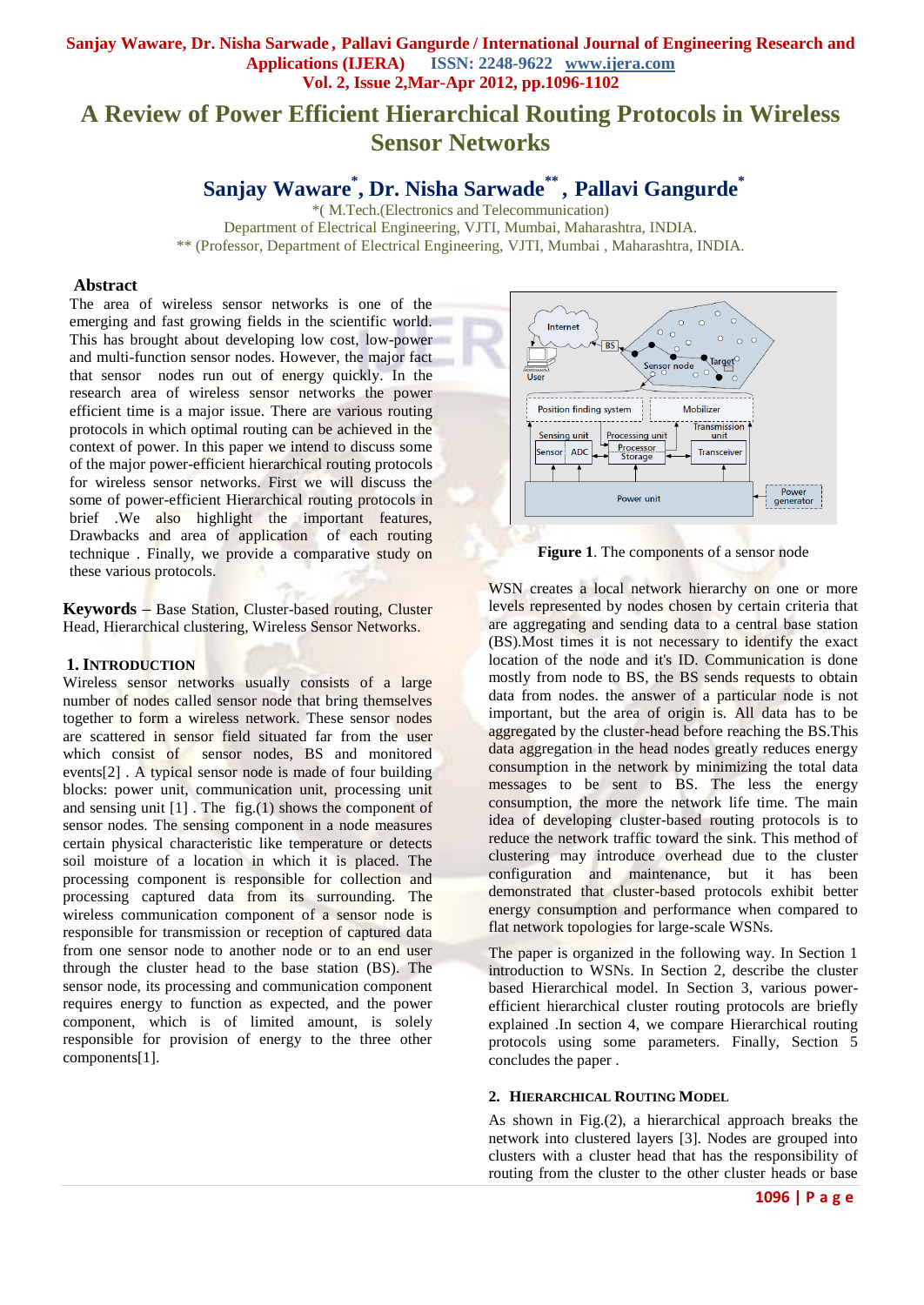stations. Data travel from a lower clustered layer to a higher one. Although, it hops from one node to another, but as it hops from one layer to another it covers larger distances. This moves the data faster to the base station.In the cluster-based hierarchical model, data is first aggregated in the cluster then sent to a higher-level clusterhead. As it moves from a lower level to a higher one, it travels greater distances, thus reducing the travel time and latency. This model is better than the one hop or multi-hop model.



 **Figure 2.** Cluster-based Hierarchical Model

Further, in cluster-based model only cluster-heads performs data aggregation whereas in the multi-hop model every intermediate node performs data aggregation. As a result, the cluster-based model is more suitable for timecritical applications than the multi-hop model.

However, it has one drawback, namely, as the distance between clustering level increases, the energy spent is proportional to the square of the distance. This increases energy expenditure. Despite this drawback, the benefits of this model are more important than drawback. A clusterbased hierarchical model offers a better approach to routing for WSNs.

## **3. POWER-EFFICIENT HIERARCHICAL CLUSTER ROUTING PROTOCOLS**

Clustering algorithms for traditional wireless ad hoc

networks are not well suited for WSNs . Some of the special features of WSNs are as follows:

• Sensor nodes are densely deployed.

• Sensor nodes are prone to failure.

• The large number of sensors nodes in a WSN and are limited in power, computational capacities, and storage memory.

• The topology of a WSN may change rather frequently because a sensor node may alternate between the active and sleep states.

• Sensor nodes may not have global identification (ID) because of the large amount of overhead and the large number of sensors.

Sensor network requires certain protocol for efficient performance. For instance, protocol can come in form of a specific application with a defined order to aggregate data and optimizing energy consumption. This kind of protocol is referred to as hierarchical routing. Hierarchical routing have special advantages related to scalability and efficient communication. As such, the concept of hierarchical routing is also utilized to perform energy-efficient routing

in WSNs. In a hierarchical architecture, higher energy nodes can be used to process and send the information while low energy nodes can be used to perform the sensing in the proximity of the target. This means that creation of clusters and assigning special tasks to cluster heads can greatly contribute to overall system scalability, lifetime, and energy efficiency. Hierarchical routing is an efficient way to lower energy consumption within a cluster and by performing data aggregation and fusion in order to decrease the number of transmitted messages to the BS. Hierarchical routing is mainly two-layer routing where one layer is used to select cluster heads and the other layer is used for routing. A variety of protocols have been proposed for prolonging the life of WSN and for routing the correct data to the base station. Some of the hierarchical protocols are LEACH, PEGASIS, HPIGASIS, TEEN, APTEEN, HEED and EARP.

## **3.1. Low Energy Adaptive Clustering Hierarchy protocol (LEACH)**

LEACH [2],[4],[5] is a kind of cluster-based routing protocols, which includes distributed cluster formation. LEACH randomly selects a few sensor nodes as cluster heads (CHs) and rotates this role to evenly distribute the energy load among the sensors in the network. The idea is to form clusters of the sensor nodes based on the received signal strength and use local cluster heads as routers to the sink. In LEACH, the CH nodes compress data arriving from nodes that belong to the respective cluster, and send an aggregated packet to the BS in order to reduce the amount of information that must be transmitted to the BS. LEACH uses a TDMA/code-division multiple access (CDMA) MAC to reduce inter-cluster and intra-cluster collisions. All the data processing such as data fusion and aggregation are local to the cluster. The operation of LEACH is done into two phases, the setup phase and the steady state phase. In setup phase the clusters are organized and CHs are selected. Cluster heads change randomly over time in order to balance the energy dissipation of nodes. This decision is made by the node choosing a random number between 0 and 1. The node becomes a cluster head for the current round if the number is less than the following threshold value *T*(*n*),

$$
T(n) = \begin{cases} \frac{P}{1 - P(r \mod (1/p))}, & \text{if } n \in G, \\ 0, & \text{otherwise.} \end{cases}
$$

Where *G* is the set of nodes that are involved in the CH election. LEACH clustering is shown in Fig. (3).

In the steady state phase, the actual data transfer to the BS takes place. The duration of the steady state phase is longer than the duration of the setup phase in order to minimize overhead. During the steady state phase, the sensor nodes can begin sensing and transmitting data to the CHs. The CH node, after receiving all the data, aggregates it before sending it to the BS. After a certain time, which is determined a priori, the network goes back into the setup phase again and enters another round of selecting new CHs. Each cluster communicates using different CDMA codes to reduce interference from nodes belonging to other clusters.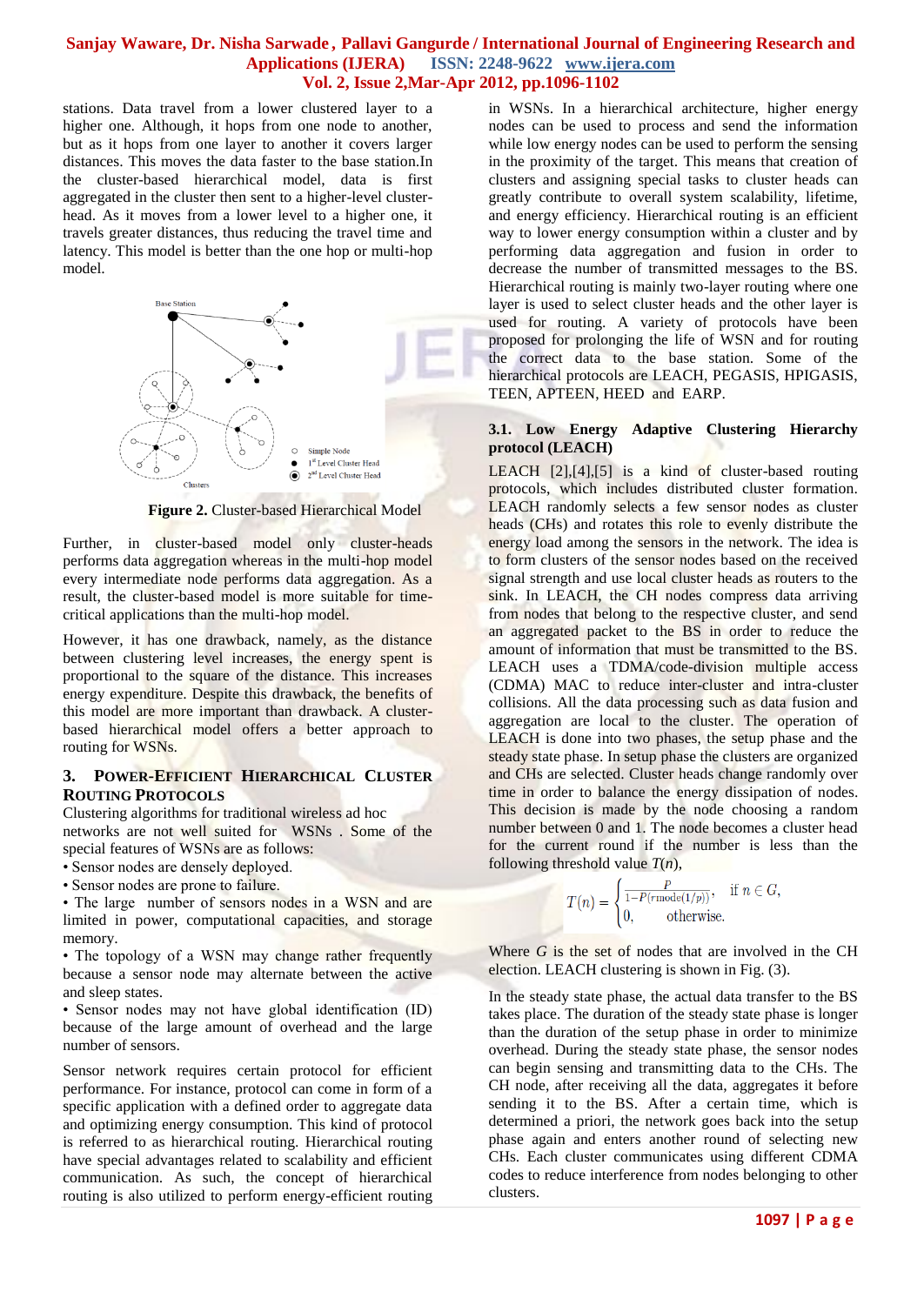

 **Figure 3.** Clustering in LEACH Protocol

LEACH achieves over a factor of 7x and 8x reduction in energy dissipation compared to direct communication and a factor of 4x and 8x compared to the minimum transmission energy (MTE) routing protocol.

The major characteristics of this Protocol are as follow:

- It rotates the cluster heads in a randomized fashion to achieve balanced energy consumption,
- Sensors have synchronized clocks so that they know the beginning of a new cycle,
- Sensors do not need to know location or distance information.

There are some drawbacks of this protocol such as:

- LEACH uses single-hop routing where each node can transmit directly to the cluster-head and the sink. Therefore, it is not applicable to networks deployed in large regions.
- The idea of dynamic clustering brings extra overhead, e.g. head changes, advertisements etc., which may decrease the gain in energy consumption.
- Random election of CH, hence there is Possibility that all CHs will be concentrated in same area.
- The protocol assumes that all nodes begin with the same amount of energy capacity in each election round, assuming that being a CH consumes approximately the same amount of energy for each node.

This protocol is most suited for constant monitoring such as monitor machinery for fault detection and diagnosis.

## **3.2. Power-Efficient Gathering in Sensor Information Systems(PEGASIS)**

PEGASIS [6], an enhancement over the LEACH protocol and it is a near optimal chain-based protocol. The basic idea of the protocol is that in order to extend network lifetime, nodes need only communicate with their closest neighbors, and they take turns in communicating with the BS as shown in fig. $(4)$  [12].

When the round of all nodes communicating with the BS ends, a new round starts, and so on. The chain in PEGASIS will consist of those nodes that are closest to each other and form a path to the BS. The aggregated form of the data will be sent to the BS by any node in the chain, and the nodes in the chain will take turns sending to the BS. The chain construction is performed in a greedy fashion. To locate the closest neighbor node in PEGASIS, each node uses the signal strength to measure the distance to all neighboring nodes and then adjusts the signal strength so that only one node can be heard.



**Figure 4**. Chaining in PEGASIS

PEGASIS achieves energy conservation in two ways:

1. The number of data messages received by the head node is at most two.

2. The distance over which the data are transmitted to one-hop neighbor is much less

So, PEGASIS conserves energy by reducing the number of data messages gathering at head node [7].

The important features of this protocol are as follows:

- PEGASIS avoids cluster formation and uses only one node in a chain to transmit to the BS instead of multiple nodes.
- PEGASIS increase the lifetime of each node by using collaborative techniques.
- PEGASIS reduces the power required to transmit data per round as the power draining is spread uniformly over all nodes.

An extension to PEGASIS, called Hierarchical-PEGASIS was introduced in [8] with the objective of decreasing the delay incurred for packets during transmission to the BS.



# **Figure 5.** Hierarchical PEGASIS

H-PEGASIS proposes a solution to the data gathering problem by considering energy X delay metric. In order to reduce the delay in PEGASIS, simultaneous transmissions of data messages are pursued. To avoid collisions and possible signal interference among the sensors, two approaches have been investigated.

- The first approach incorporates signal coding, e.g. CDMA.
- In the second approach only spatially separated nodes are allowed to transmit at the same time.

The chain-based protocol with CDMA capable nodes, constructs a chain of nodes, that forms a tree like hierarchy as shown in fig. $(5)$  [12], and each selected node in a particular level transmits data to the node in the upper level of the hierarchy.

There are some drawbacks of this protocol such as: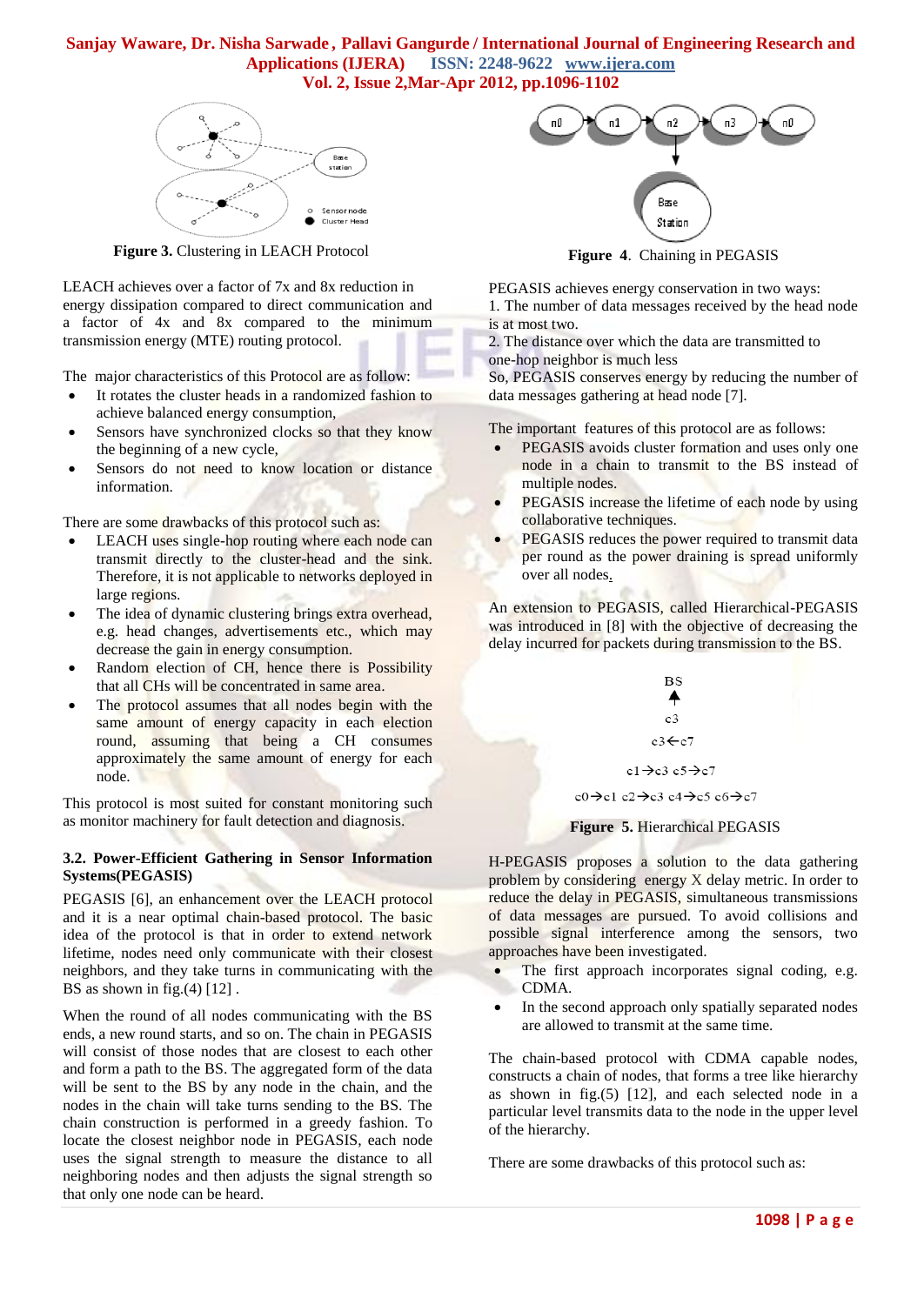- PEGASIS assumes that each sensor node is able to communicate with the BS directly. In practical cases, sensor nodes use multi-hop communication to reach the BS.
- PEGASIS assumes that all sensor nodes have the same level of energy and are likely to die at the same time.
- PEGASIS introduces excessive delay for distant nodes on the chain.
- The single leader can become a bottleneck.

This protocol is most suited for surveillance application such as motion detection, motion characteristic detection etc.

## **3.3 Threshold-Sensitive Energy Efficient Sensor Network Protocol (TEEN)**

TEEN [2],[9], is a hybrid of hierarchical clustering and data-centric protocols, which groups sensors into clusters with each led by a CH. The sensor network architecture in TEEN is based on a hierarchical grouping where closer nodes form clusters and this process goes on the second level until the BS is reached. The model is similar to the architecture as depicted in Fig. (2). In this protocol, nodes sense the medium continuously, but the data transmission is done less frequently. The network consists of simple nodes, first-level cluster heads and second-level cluster heads. TEEN uses LEACH's strategy to form cluster. First level CHs are formed away from the BS and second level cluster heads are formed near to the BS.

A CH sends two types of data to its neighbors—one is the hard threshold (HT) and other is soft threshold (ST). In the hard threshold, the nodes transmit data if the sensed attribute is in the range of interest and thus it reduces the number of transmissions. On the other hand, in soft threshold mode, any small change in the value of the sensed attribute is transmitted. The nodes sense their environment continuously and store the sensed value for transmission. Thereafter the node transmits the sensed value if one of the following conditions satisfied:

- a. Sensed value  $>$  hard threshold (HT).
- b. Sensed value  $\sim$  hard threshold  $\ge$  soft threshold (ST).

Which indicates a small change in the value of the sensed attribute and triggers a sensor to turn ON its transmitter and send its sensed data to the CH. As a consequence, soft threshold will further reduce the number of transmissions for sensed data if there is little or no change in the value of sensed attribute. Thus, the sensors will send only sensed data that are of interest to the end user based on the hard threshold value and the change with respect to the previously reported data, thus yielding more energy savings. When cluster-heads are to change , new values for the above parameters are broadcast. The time line for TEEN is as shown in fig.(6).



## **Figure 6**. Time Line for TEEN

The main features of this protocol are as follows:

- Time critical data reaches the user almost instantneously.
- The soft threshold can be varied, depending on the criticality of the sensed attribute and the target application.
- A smaller value of the soft threshold gives a more accurate picture of the network, at the expense of increased energy consumption.
- At every cluster change time, the attributes are broadcast afresh and so, the user can change them as required.

There are some drawbacks of this protocol such as:

- A node may wait for their time slot for data transmission. Again time slot may be wasted if a node has no data for transmission.
- Cluster heads always wait for data from nodes by keeping its transmitter on.

TEEN is best suited for time critical applications where the users can control a trade-off between energy efficiency, data accuracy, and response time dynamically such as intrusion detection, explosion detection etc.

#### **3.4. Adaptive Threshold Sensitive Energy Efficient Sensor Network Protocol (APTEEN)**

APTEEN [2],[10] is an improvement to TEEN to overcome its short comings and aims at both capturing periodic data collections (LEACH) and reacting to timecritical events (TEEN). Thus, APTEEN is a hybrid clustering-based routing protocol. APTEEN allows the sensor to send their sensed data periodically and react to any sudden change in the value of the sensed attribute by reporting the corresponding values to their CHs. The architecture of APTEEN is same as in TEEN, which uses the concept hierarchical clustering for energy efficient communication between source sensors and the sink. CHs also perform data aggregation in order to save energy. When the base station forms the clusters, the CHs broadcast the following parameters. The time line for APTEEN is as shown in fig. (7).



**Figure 7.** Time Line for APTEEN

- Attributes (A): a set of physical parameters about which the user is interested in obtaining information
- Thresholds: consists of the hard threshold (HT) and soft threshold (ST)
- Schedule: a TDMA schedule, assigning a slot to each node
- Count time (CT): the maximum time period between two successive reports sent by a node.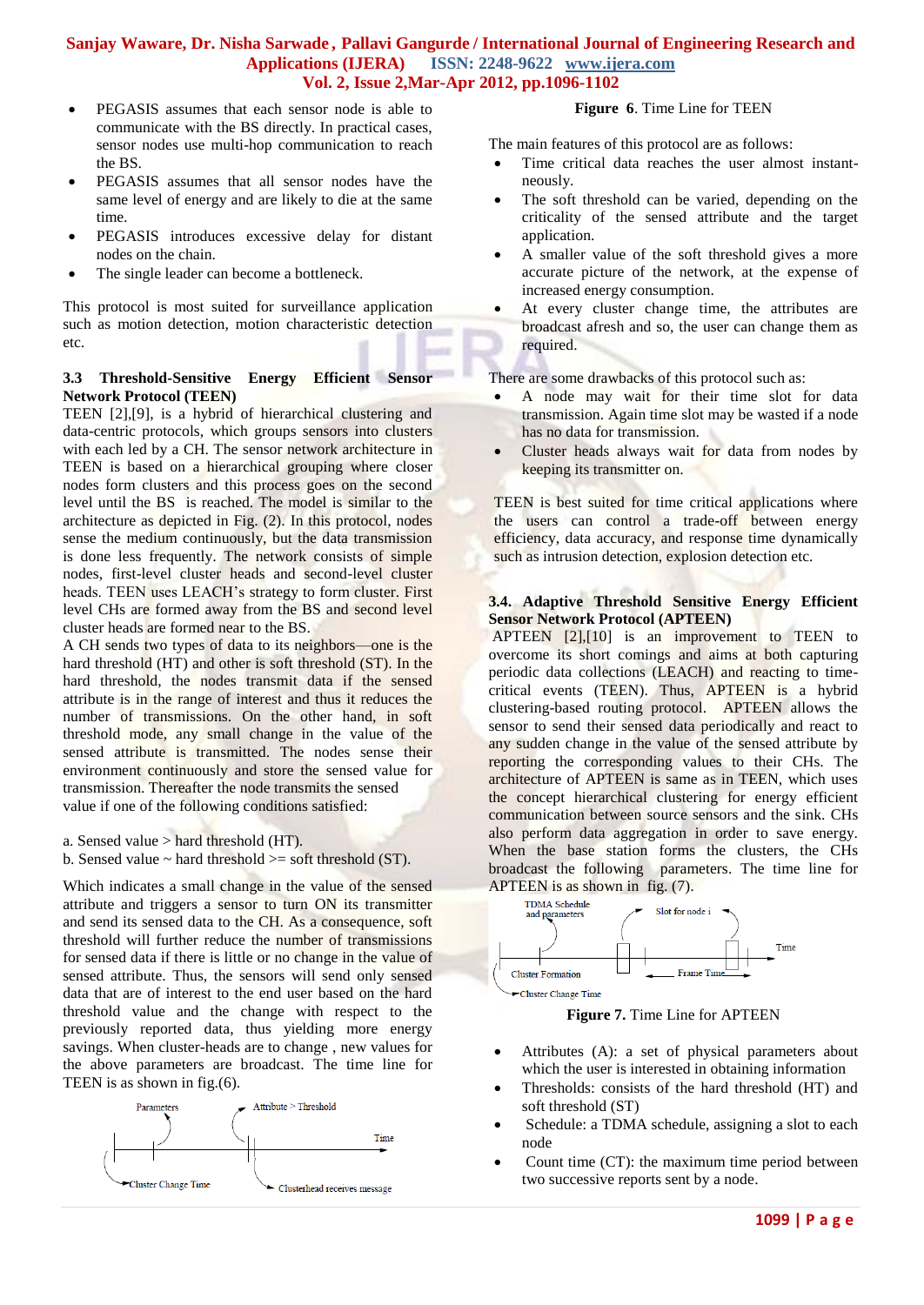The node senses the environment continuously, and only those nodes which sense a data value at or beyond the hard threshold transmit. Once a node senses a value beyond HT, it transmits data only when the value of that attribute changes by an amount equal to or greater than the ST. If a node does not send data for a time period equal to the count time, it is forced to sense and retransmit the data. A TDMA schedule is used and each node in the cluster is assigned a transmission slot. Hence, APTEEN uses a modified TDMA schedule to implement the hybrid network.

APTEEN supports three different query types namely

(i)Historical query: To analyze past data values,

(ii)One-time query: To take a snapshot view of the network; and

(iii)Persistent queries: To monitor an event for a period of time.

The main features of this scheme are as follows:

- It combines both proactive and reactive policies.
- It offers a lot of flexibility by allowing the user to set the count-time interval (CT), and the threshold values for energy consumption.
- The energy consumption can be controlled by changing the count time as well as the threshold values.

There are some drawbacks of this protocol such as:

- The overhead and complexity of forming clusters in multiple levels.
- The complexity increases to implementing threshold based functions, Count Time (CT) and dealing with attribute-based naming of queries.

APTEEN is best suited for both periodic sensing & reacting to time critical events such as habitat monitoring for example animal monitoring in the forest etc.

## **3.5. Hybrid, Energy-Efficient Distributed Clustering (HEED)**

HEED [11] excellent cluster-based protocol it elect CHs based on residual energy and node degree or density of nodes as a metric for cluster selection to achieve power balancing, which is a rational improvement compared with LEACH. In HEED, the proposed algorithm periodically selects CHs according to a combination of two clustering parameters. The primary parameter is their residual energy of each sensor node and the secondary parameter is the intra-cluster communication cost as a function of cluster density. The primary parameter is used to probabilistically select an initial set of CHs while the secondary parameter is used for breaking ties. HEED was proposed with four primary goals namely,

- (i) Prolonging network lifetime by distributing energy consumption,
- (ii) terminating the clustering process within a constant number of iterations,
- (iii) minimizing control overhead,
- (iv) producing well-distributed CHs and compact clusters.

In HEED, the clustering process at each sensor node requires several rounds. Every round is long enough to receive messages from any neighbor within the cluster range. The parameter *Cprob* is only used to limit the initial CH announcements and has no direct impact on the final cluster structure. In HEED, each sensor node sets the probability *CHprob* of becoming a CH as follows.

$$
CH_{prob} = C_{prob} \cdot \frac{E_{residual}}{E_{max}}
$$

Where *Eresidual* is the estimated current residual energy in this sensor node and  $E_{max}$  is the maximum energy corresponding to a fully charged battery, which is typically identical for homogeneous sensor nodes.

The *CHprob* value must be greater than a minimum threshold *pmin*. A CH is either a tentative CH, if its *CHprob* is <1, or a final CH, if its  $CH_{prob}$  has reached 1.During each round of HEED, every sensor node that never heard from a CH elects itself to become a CH with probability *CHprob*. The newly selected CHs are added to the current set of CHs. If a sensor node is selected to become a CH, it broadcasts an announcement message as a tentative CH or a final CH. A sensor node hearing the CH list selects the CH with the lowest cost from this set of CHs. Every node then doubles its *CHprob* and goes to the next step. If a node completes the HEED execution without electing itself to become a CH or joining a cluster, it announces itself as a final CH. A tentative CH node can become a regular node at a later iteration if it hears from a lower cost CH. Here, a node can be selected as a CH at consecutive clustering intervals if it has higher residual energy with lower cost.

The important features of this protocol are as follows:

- HEED distribution of energy extends the lifetime of the nodes within the network thus stabilizing the neighboring node.
- HEED does not require special node capabilities, such as location-awareness
- HEED does not make assumptions about node distribution
- The nodes also automatically update their neighbor sets in multi-hop networks by periodically sending and receiving messages.
- It operates correctly even when nodes are not synchronized.
- The nodes only require local (neighborhood) information to form the clusters

There are some disadvantages of this protocol such as:

- The random selection of the cluster heads, may cause higher communication overhead for: The ordinary member nodes in communicating with their corresponding cluster head, the cluster heads in establishing the communication among them, or between a cluster head and a base station.
- The periodic cluster head rotation or election needs extra energy to rebuild clusters.

This protocol is most suitable for prolonging the network lifetime rather than for the entire needs of WSN.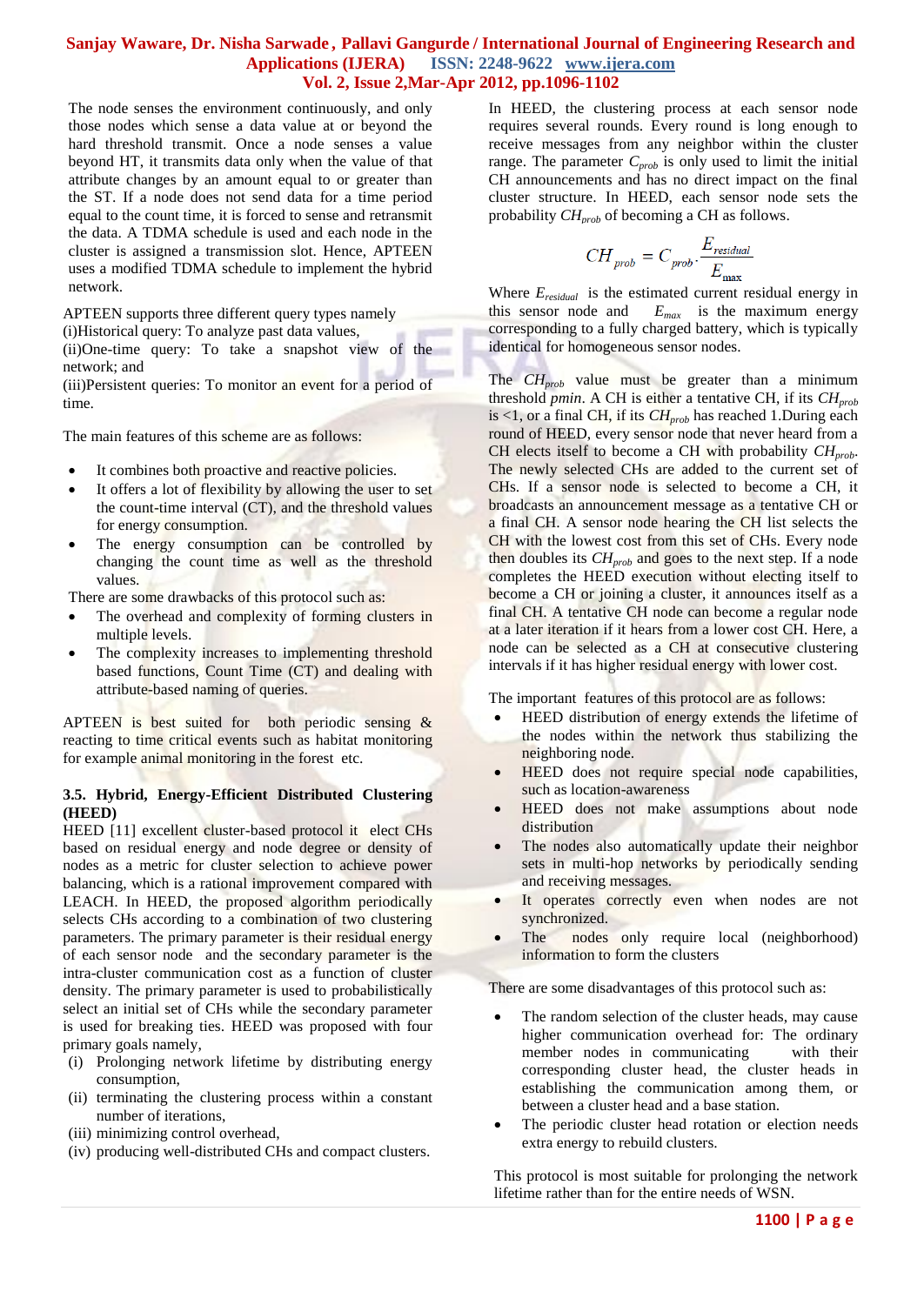#### **3.6. Energy-aware routing protocol for cluster-based sensor networks (EARP)**

EARP [13] is mainly designed for cluster-based sensor networks, based on a three-tier architecture. There are some assumptions such as: Sensors are grouped into clusters prior to network operation. The algorithm employs cluster heads, namely gateways, which are less energy constrained than sensors and assumed to know the location of sensor nodes. Gateways maintain the states of the sensors and sets up multi-hop routes for collecting sensors data. The sink communicates only with the gateways. The sensor is assumed to be capable of operating in an active mode or a low-power stand-by mode.

A TDMA based MAC is used for nodes to send data to the gateway. The gateway informs each node about slots in which it should listen to other nodes' transmission and slots, which the node can use for its own transmission The sensing and processing circuits can be powered on and off. The sensor nodes in a cluster can be in one of four main states:

- *Sensing state*: The node probes the environment and generates data at a constant rate.
- *Relaying state:* The node does not sense the target but its communications circuitry is on to relay the data from other active nodes.
- *sensing-relaying state* : The node is both sensing and relaying messages from other nodes,
- *Inactive state:* The node neither sensing nor relaying messages from other nodes, the node is considered as in inactive state and can turn off its sensing and communication circuitry.

# **4 COMPARATIVE STUDY OF ROUTING PROTOCOLS**

Table 1 gives comparison of various above mentioned power efficient routing protocols for wireless sensor networks. PEGASIS increases network lifetime two-fold compared to the LEACH protocol. The performance of APTEEN lies between TEEN and LEACH with respect to energy consumption and lifetime of the network. The HEED clustering improves network lifetime over LEACH clustering because LEACH randomly selects CHs, which



**Figure 8.**A Typical Cluster in a Sensor Network

The results also have indicated that combining the routing approach with the time-based medium arbitration can further increase the life of the network by an order of magnitude. However, such approach assumes simple propagation model, which might require the deployment of many gateways to ensure high sensor coverage. The nodes that are not reachable are assigned an agent sensor to convey commands from the gateway and pass nodes status back to the gateway.

This protocol performs well for to both energy-based metrics, e.g. network lifetime, as well as contemporary metrics, e.g. throughput and end-to-end delay. This protocol is most suitable for a target-tracking application as shown in Fig.  $(8)$ .

may result in faster death of some nodes. The final CHs selected in HEED are well distributed across the network and the communication cost is minimized as compared to other routing protocols. Simulation results shows that both modes of TEEN is more efficient than LEACH in terms of energy consumption and response time[19].

| Protocols                      | <b>LEACH</b>            | <b>PEGASIS</b> | <b>TEEN</b> | <b>APTEEN</b>   | <b>HEED</b>             | <b>EARP</b>                    |
|--------------------------------|-------------------------|----------------|-------------|-----------------|-------------------------|--------------------------------|
| <b>Parameters</b>              |                         |                |             |                 |                         |                                |
| <b>Routing</b>                 | Cluster<br><b>Based</b> | Chain<br>Based | Hybrid      | Hybrid          | Cluster<br><b>Based</b> | <b>Cluster</b><br><b>Based</b> |
| <b>Node</b><br><b>Mobility</b> | Fixed BS                | Fixed BS       | Fixed BS    | <b>Fixed BS</b> | Stationary              | Stationary                     |
| Data<br><b>Aggregation</b>     | N <sub>0</sub>          | No             | Yes         | Yes             | Yes                     | Yes                            |
| <b>Energy</b><br>efficient     | N <sub>o</sub>          | Yes            | Yes         | Yes             | Yes                     | Yes                            |
| <b>Balanced</b><br>clustering  | OK                      | N/A            | Good        | Good            | Good                    | Very Good                      |
| <b>Cluster</b><br>stability    | Moderate                | N/A            | High        | High            | High                    | High                           |
| <b>Multi-hop</b>               | No                      | No             | Yes         | Yes             | Yes                     | Yes                            |

|  | Table 1. Comparison of different Hierarchical routing protocol |
|--|----------------------------------------------------------------|
|--|----------------------------------------------------------------|